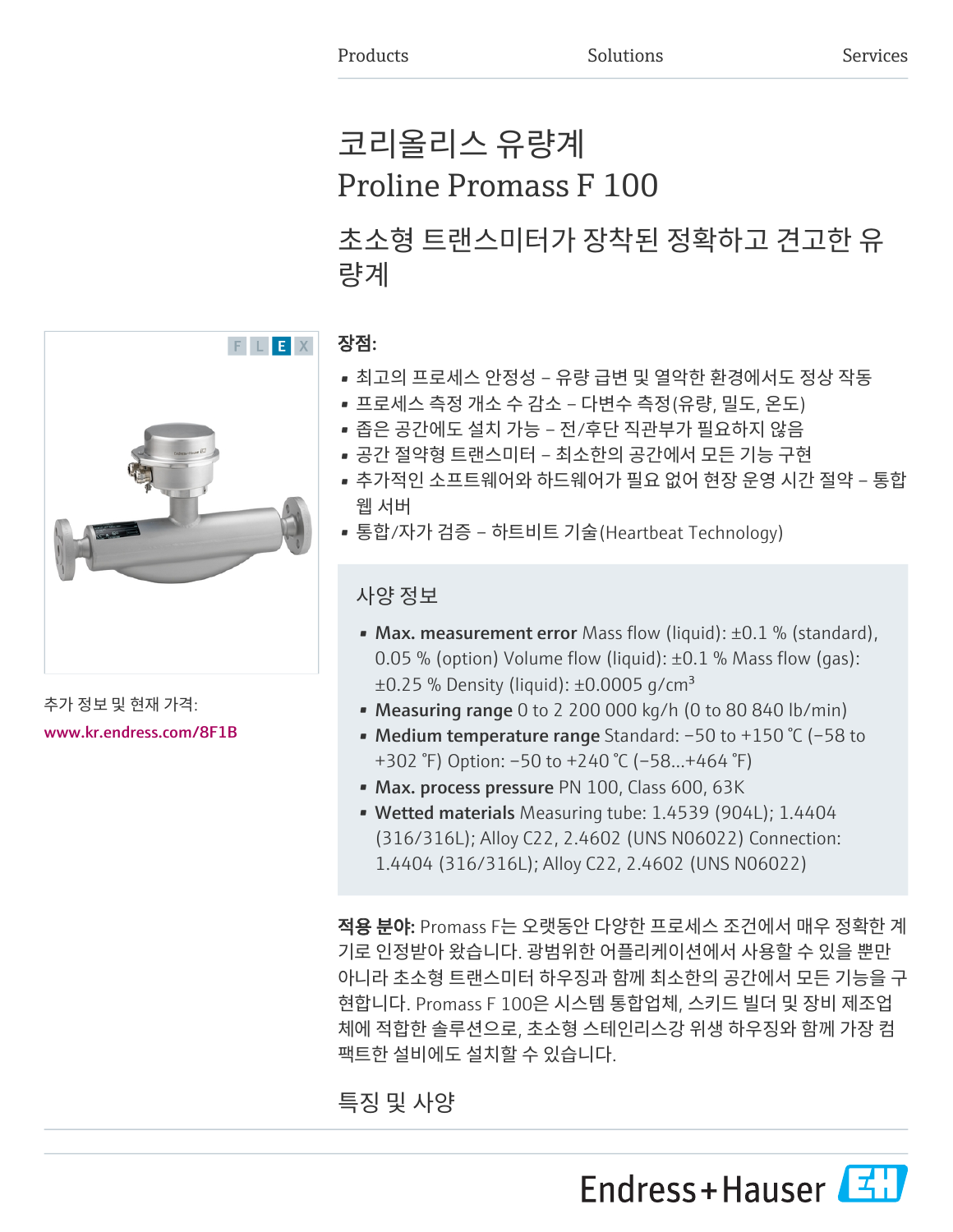# Liquids 측정 원리

Coriolis

#### Product headline

Flowmeter with premium accuracy, robustness and an ultra-compact transmitter.

Highest measurement performance for liquids and gases under varying, demanding process conditions.

#### Sensor features

Highest process safety – immune to fluctuating and harsh environments. Fewer process measuring points – multivariable measurement (flow, density, temperature). Space‐saving installation – no in-/outlet run needs.

Mass flow: measurement error ±0.05 % (PremiumCal). Medium temperature up to +240 °C (+464 °F). Nominal diameter: DN 8 to 250  $\binom{3}{8}$  to  $10$ ").

### Transmitter features

Space - saving transmitter – full functionality on the smallest footprint. Time - saving local operation without additional software and hardware – integrated web server. Integrated verification – Heartbeat Technology. Robust, ultra-compact transmitter housing. Highest degree of protection: IP69. Local display available.

#### Nominal diameter range

DN 8 to 250 ( $\frac{3}{8}$  to 10")

#### Wetted materials

Measuring tube: 1.4539 (904L); 1.4404 (316/316L); Alloy C22, 2.4602 (UNS N06022) Connection: 1.4404 (316/316L); Alloy C22, 2.4602 (UNS N06022)

#### Measured variables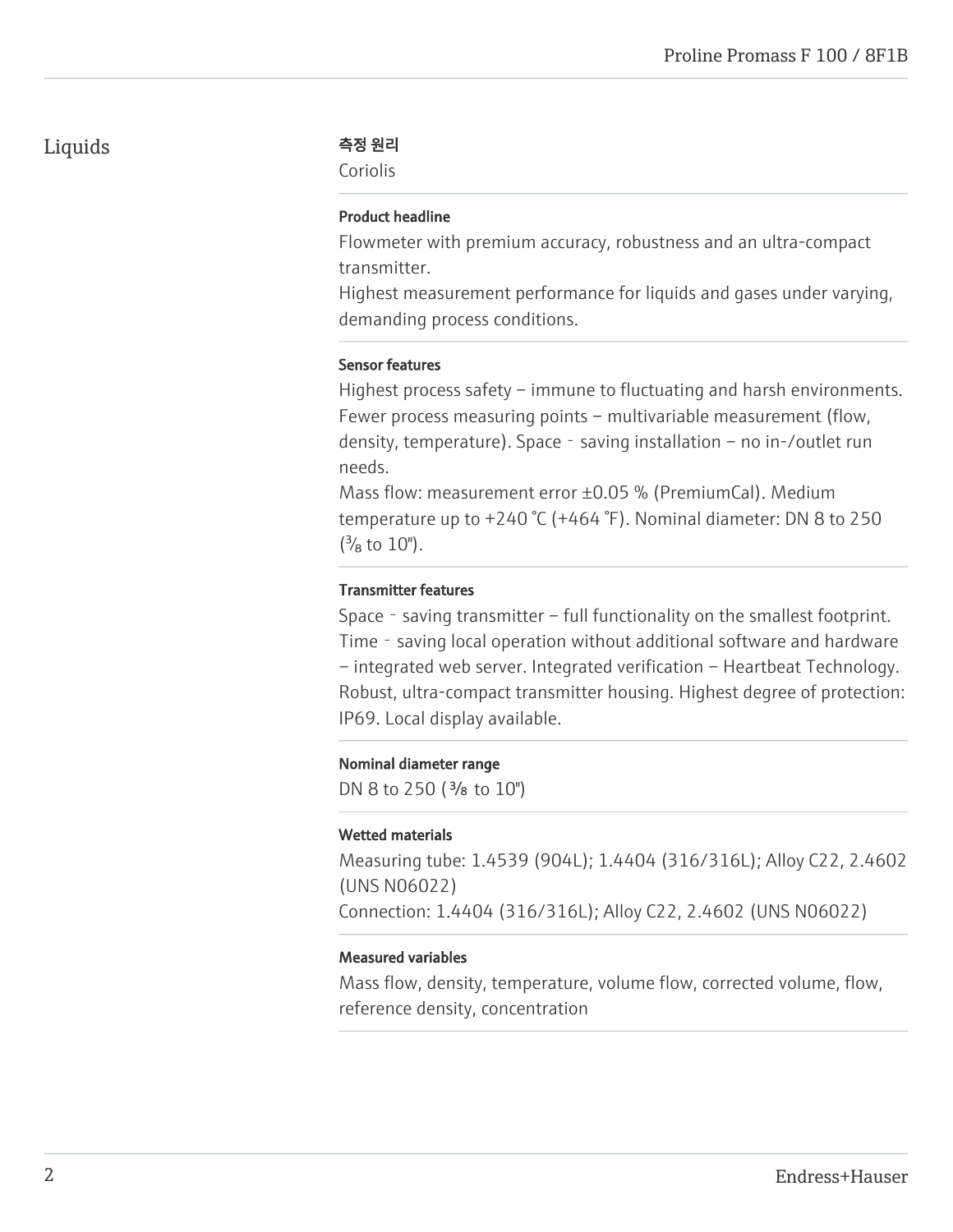# Liquids

#### Max. measurement error

Mass flow (liquid):  $\pm 0.1$  % (standard), 0.05 % (option) Volume flow (liquid): ±0.1 % Mass flow (gas):  $\pm 0.25$  % Density (liquid):  $\pm 0.0005$  g/cm<sup>3</sup>

#### Measuring range

0 to 2 200 000 kg/h (0 to 80 840 lb/min)

Max. process pressure PN 100, Class 600, 63K

#### Medium temperature range

Standard: –50 to +150 °C (–58 to +302 °F) Option: –50 to +240 °C (–58…+464 °F)

#### Ambient temperature range

Standard: –40 to +60 °C (–40 to +140 °F) Option: –50 to +60 °C (–58 to +140 °F)

#### Sensor housing material

1.4301/1.4307 (304L), corrosion resistant

#### Transmitter housing material

Compact: AlSi10Mg, coated Compact/ultra‐compact: 1.4301 (304), 1.4404 (316L)

#### Degree of protection

Standard: IP66/67, type 4X enclosure Option: IP69

#### Display/Operation

4‐line backlit display available (no local operation) Configuration via web browser and operating tools possible

#### **Outputs**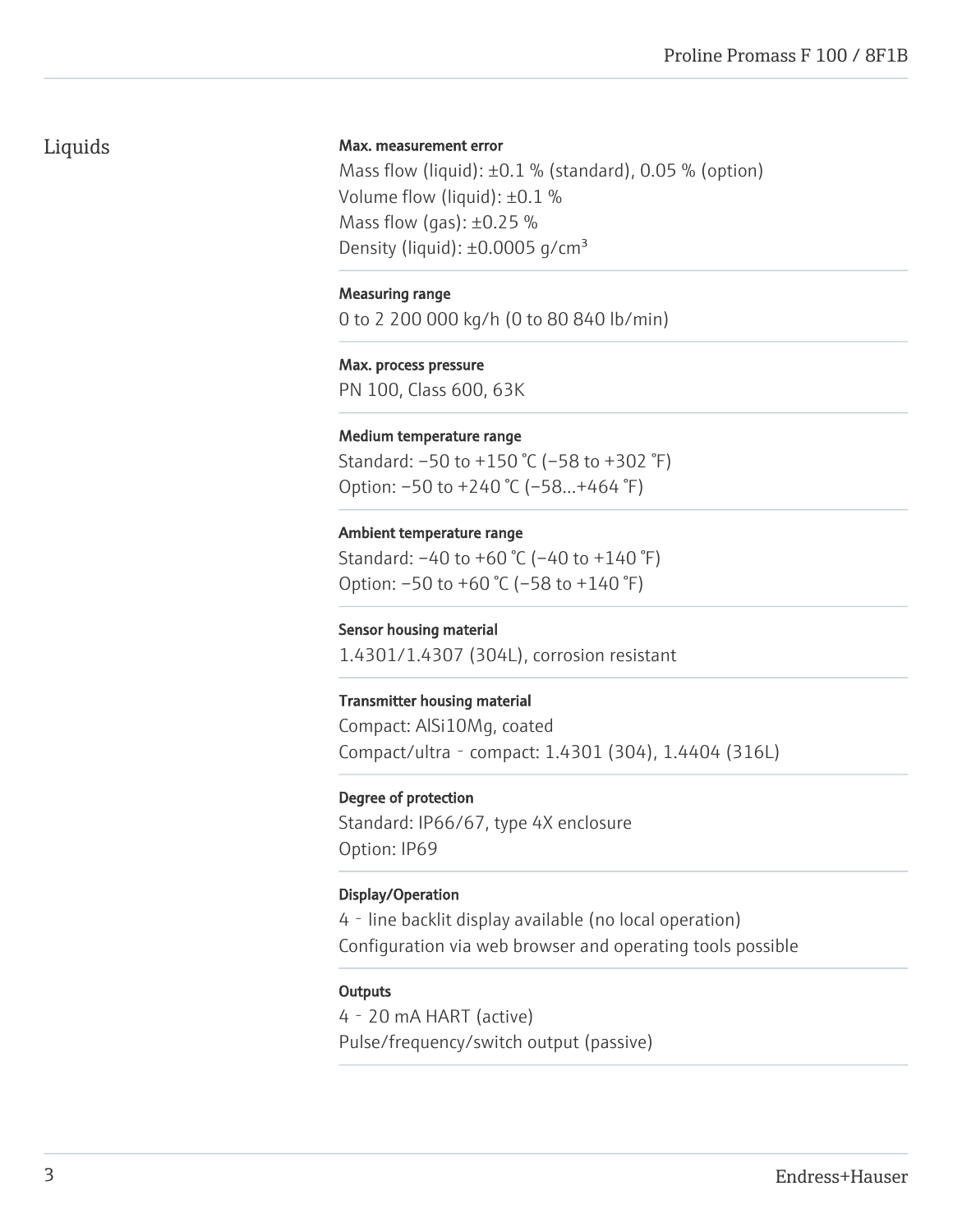# Liquids

#### Inputs

None

#### Digital communication

HART, Modbus RS485, EtherNet/IP, PROFIBUS DP, PROFINET

#### Power supply DC 20 to 30 V

#### Hazardous area approvals

ATEX, IECEx, cCSAus, NEPSI, INMETRO, EAC

#### Product safety

CE, C-Tick, EAC marking

#### Metrological approvals and certificates

Calibration performed on accredited calibration facilities (acc. to ISO/IEC 17025)

Heartbeat Technology complies with the requirements for measurement traceability according to ISO 9001:2015 – Section 7.1.5.2 a (TÜV SÜD attestation)

#### Marine approvals and certificates

ABS (American Bureau of Shipping) BV (Bureau Veritas) LR (Lloyds Register) BV approval CCS approval

#### Pressure approvals and certificates

PED, CRN, AD 2000

#### Material certificates

3.1 material NACE MR0175/MR0103, PMI; welding test acc. to EN ISO, ASME, NORSOK

#### Hygienic approvals and certificates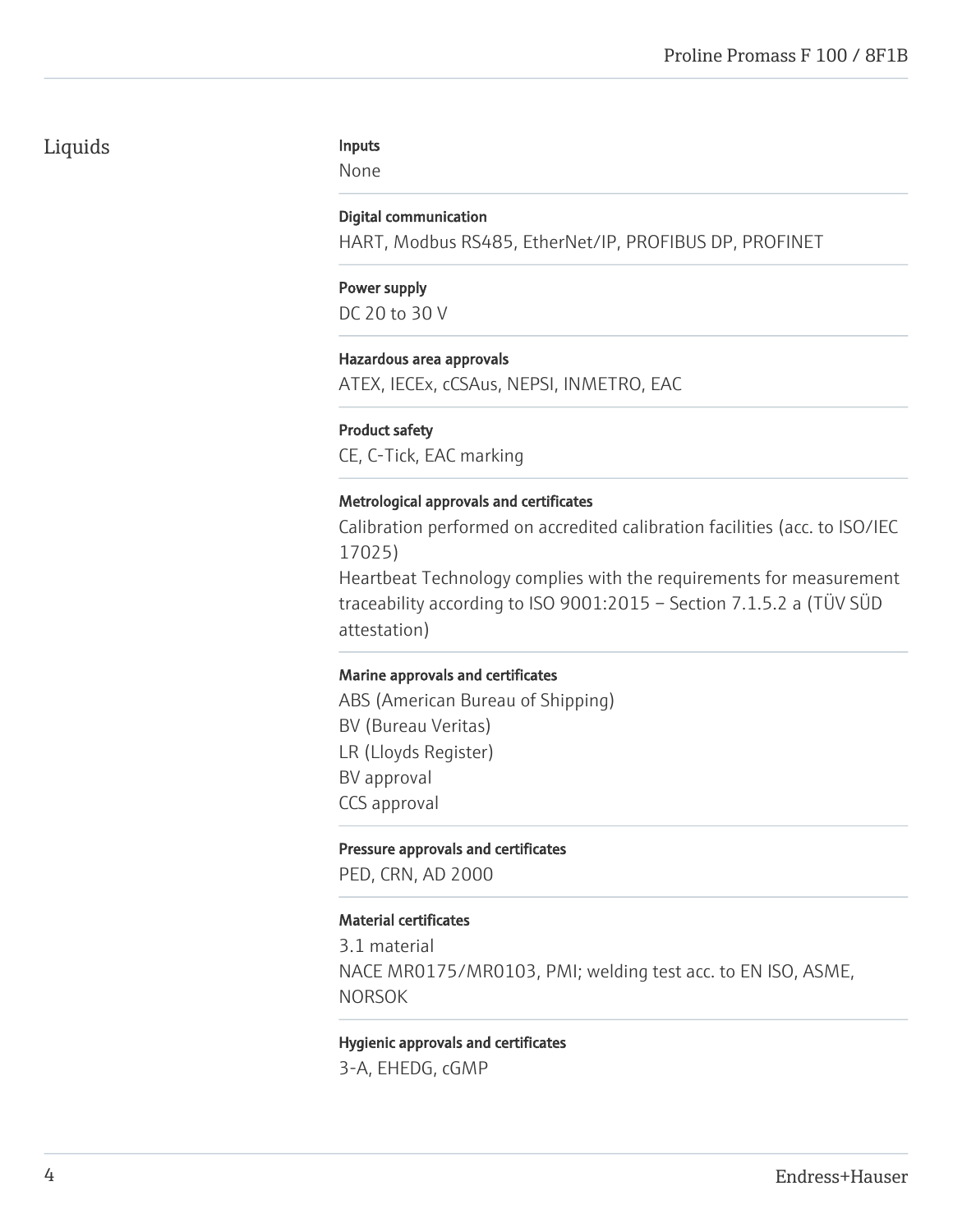# Liquids

Density/Concentration 측정 원리

Coriolis

#### Product headline

Flowmeter with premium accuracy, robustness and an ultra-compact transmitter.

Highest measurement performance for liquids and gases under varying, demanding process conditions.

#### Sensor features

Highest process safety – immune to fluctuating and harsh environments. Fewer process measuring points – multivariable measurement (flow, density, temperature). Space - saving installation – no in-/outlet run needs.

Mass flow: measurement error ±0.05 % (PremiumCal). Medium temperature up to +240 °C (+464 °F). Nominal diameter: DN 8 to 250  $\binom{3}{8}$  to  $10$ ").

#### Transmitter features

Space - saving transmitter – full functionality on the smallest footprint. Time - saving local operation without additional software and hardware – integrated web server. Integrated verification – Heartbeat Technology. Robust, ultra-compact transmitter housing. Highest degree of protection: IP69. Local display available.

#### Nominal diameter range

DN 8 to 250 ( $\frac{3}{8}$  to 10")

#### Wetted materials

Measuring tube: 1.4539 (904L); 1.4404 (316/316L); Alloy C22, 2.4602 (UNS N06022)

Connection: 1.4404 (316/316L); Alloy C22, 2.4602 (UNS N06022)

#### Measured variables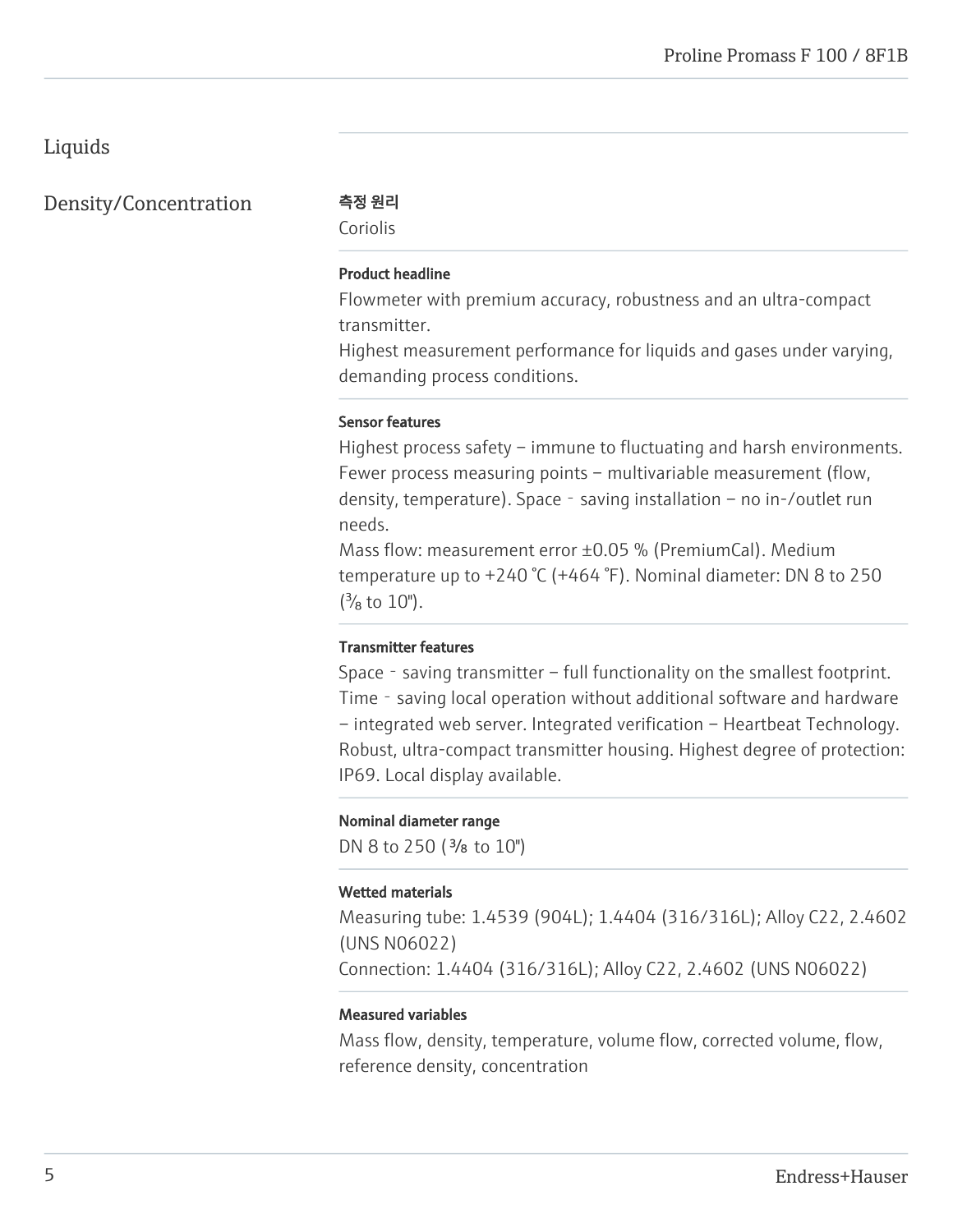# Density/Concentration

#### Max. measurement error

Mass flow (liquid):  $\pm 0.1$  % (standard), 0.05 % (option) Volume flow (liquid): ±0.1 % Mass flow (gas):  $\pm 0.25$  % Density (liquid):  $\pm 0.0005$  g/cm<sup>3</sup>

#### Measuring range

0 to 2 200 000 kg/h (0 to 80 840 lb/min)

Max. process pressure PN 100, Class 600, 63K

#### Medium temperature range

Standard: –50 to +150 °C (–58 to +302 °F) Option: –50 to +240 °C (–58…+464 °F)

#### Ambient temperature range

Standard: –40 to +60 °C (–40 to +140 °F) Option: –50 to +60 °C (–58 to +140 °F)

#### Sensor housing material

1.4301/1.4307 (304L), corrosion resistant

#### Transmitter housing material

Compact: AlSi10Mg, coated Compact/ultra‐compact: 1.4301 (304), 1.4404 (316L)

#### Degree of protection

Standard: IP66/67, type 4X enclosure Option: IP69

#### Display/Operation

4‐line backlit display available (no local operation) Configuration via web browser and operating tools possible

#### **Outputs**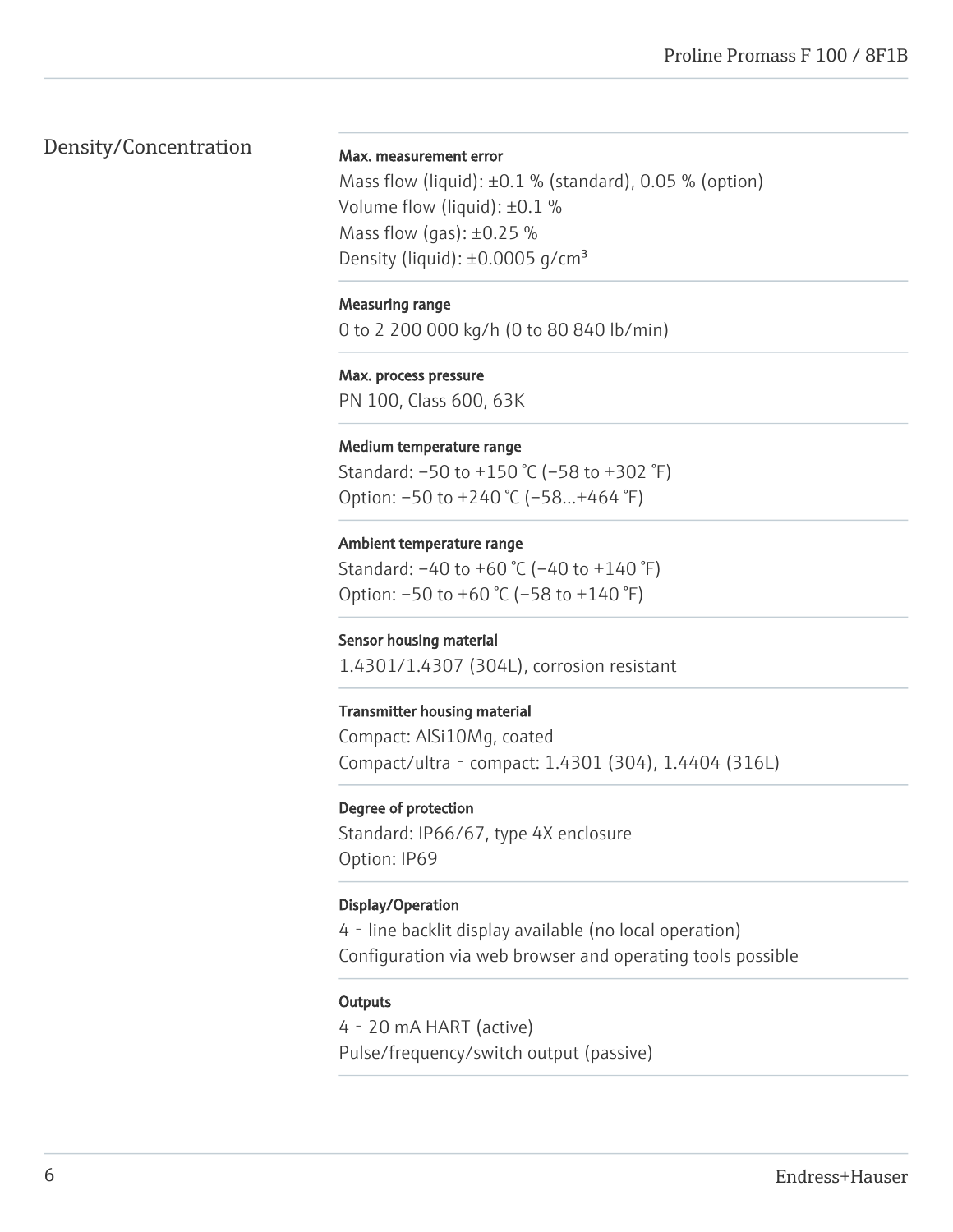# Density/Concentration

#### Inputs

None

#### Digital communication

HART, Modbus RS485, EtherNet/IP, PROFIBUS DP, PROFINET

## Power supply DC 20 to 30 V

### Hazardous area approvals

ATEX, IECEx, cCSAus, NEPSI, INMETRO, EAC

### Product safety

CE, C-Tick, EAC marking

### Metrological approvals and certificates

Calibration performed on accredited calibration facilities (acc. to ISO/IEC 17025)

Heartbeat Technology complies with the requirements for measurement traceability according to ISO 9001:2015 – Section 7.1.5.2 a (TÜV SÜD attestation)

#### Marine approvals and certificates

ABS (American Bureau of Shipping) BV (Bureau Veritas) LR (Lloyds Register) BV approval, CCS approval

#### Pressure approvals and certificates

PED, CRN, AD 2000

### Material certificates

3.1 material NACE MR0175/MR0103, PMI; welding test acc. to EN ISO, ASME, NORSOK

# Hygienic approvals and certificates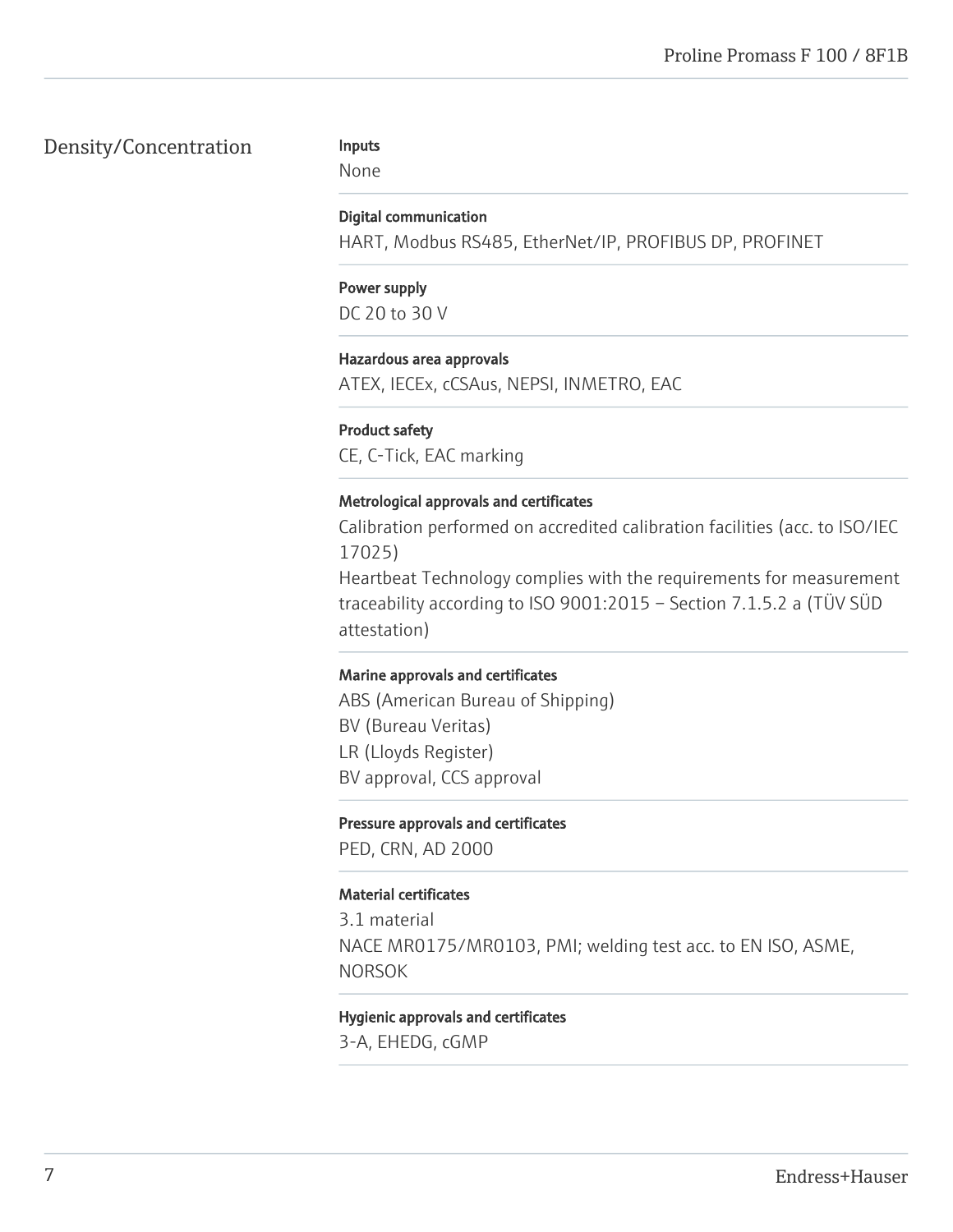#### Steam 소설 기계 축정 원리

Coriolis

#### Product headline

Flowmeter with premium accuracy, robustness and an ultra-compact transmitter.

Highest measurement performance for liquids and gases under varying, demanding process conditions.

#### Sensor features

Highest process safety – immune to fluctuating and harsh environments. Fewer process measuring points – multivariable measurement (flow, density, temperature). Space‐saving installation – no in-/outlet run needs.

Mass flow: measurement error ±0.05 % (PremiumCal). Medium temperature up to +240 °C (+464 °F). Nominal diameter: DN 8 to 250  $\binom{3}{8}$  to  $10$ ").

#### Transmitter features

Space - saving transmitter – full functionality on the smallest footprint. Time - saving local operation without additional software and hardware – integrated web server. Integrated verification – Heartbeat Technology. Robust, ultra-compact transmitter housing. Highest degree of protection: IP69. Local display available.

#### Nominal diameter range

DN 8 to 250 ( $\frac{3}{8}$  to 10")

#### Wetted materials

Measuring tube: 1.4539 (904L); 1.4404 (316/316L); Alloy C22, 2.4602 (UNS N06022) Connection: 1.4404 (316/316L); Alloy C22, 2.4602 (UNS N06022)

#### Measured variables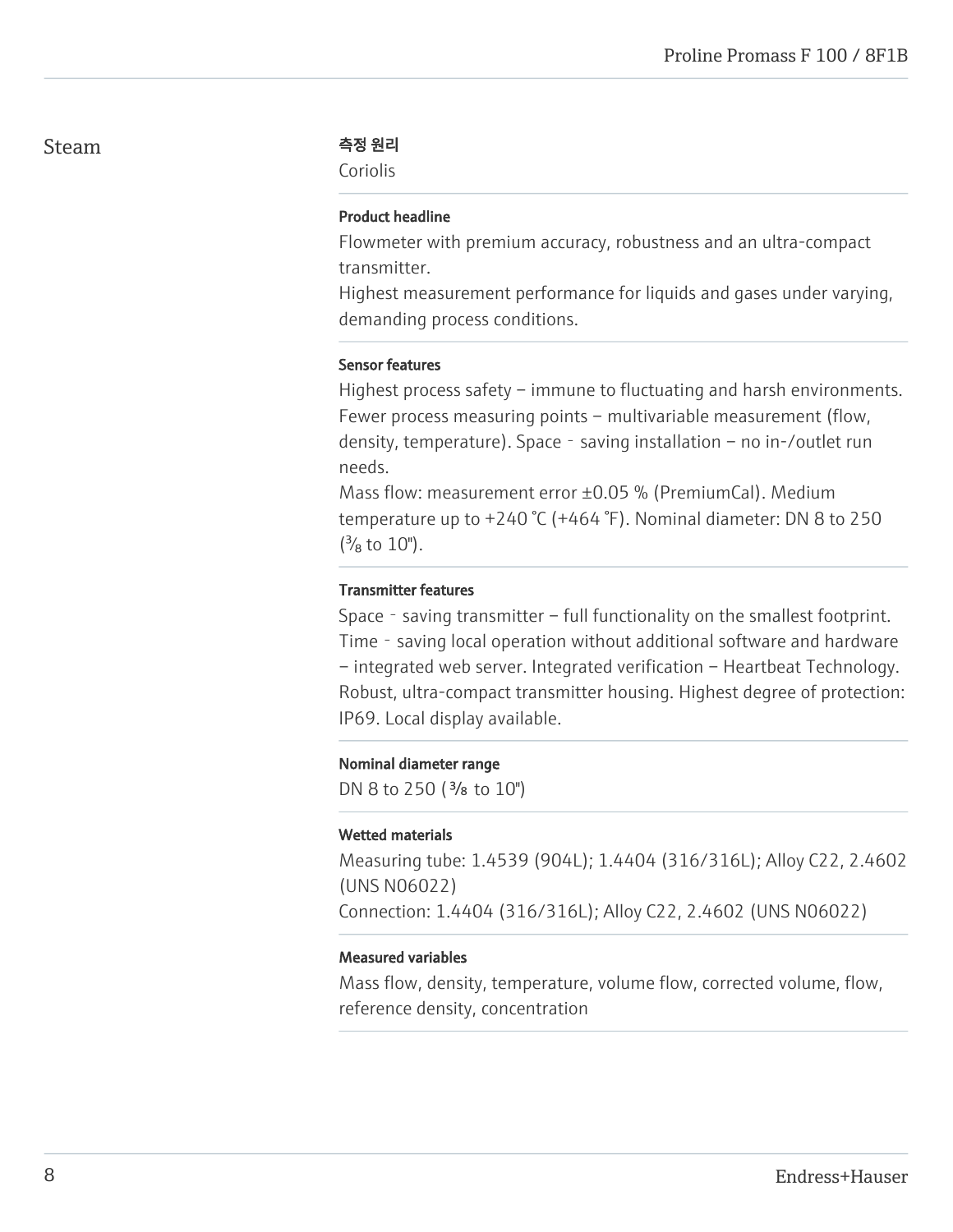## Steam

#### Max. measurement error

Mass flow (liquid):  $\pm 0.1$  % (standard), 0.05 % (option) Volume flow (liquid): ±0.1 % Mass flow (gas):  $\pm 0.25$  % Density (liquid):  $\pm 0.0005$  g/cm<sup>3</sup>

#### Measuring range

0 to 2 200 000 kg/h (0 to 80 840 lb/min)

Max. process pressure PN 100, Class 600, 63K

#### Medium temperature range

Standard: –50 to +150 °C (–58 to +302 °F) Option: –50 to +240 °C (–58…+464 °F)

Ambient temperature range Standard: –40 to +60 °C (–40 to +140 °F)

Option: –50 to +60 °C (–58 to +140 °F)

#### Sensor housing material

1.4301/1.4307 (304L), corrosion resistant

#### Transmitter housing material

Compact: AlSi10Mg, coated Compact/ultra‐compact: 1.4301 (304), 1.4404 (316L)

#### Degree of protection

Standard: IP66/67, type 4X enclosure Option: IP69

#### Display/Operation

No local operation Configuration via web browser and operating tools possible

#### **Outputs**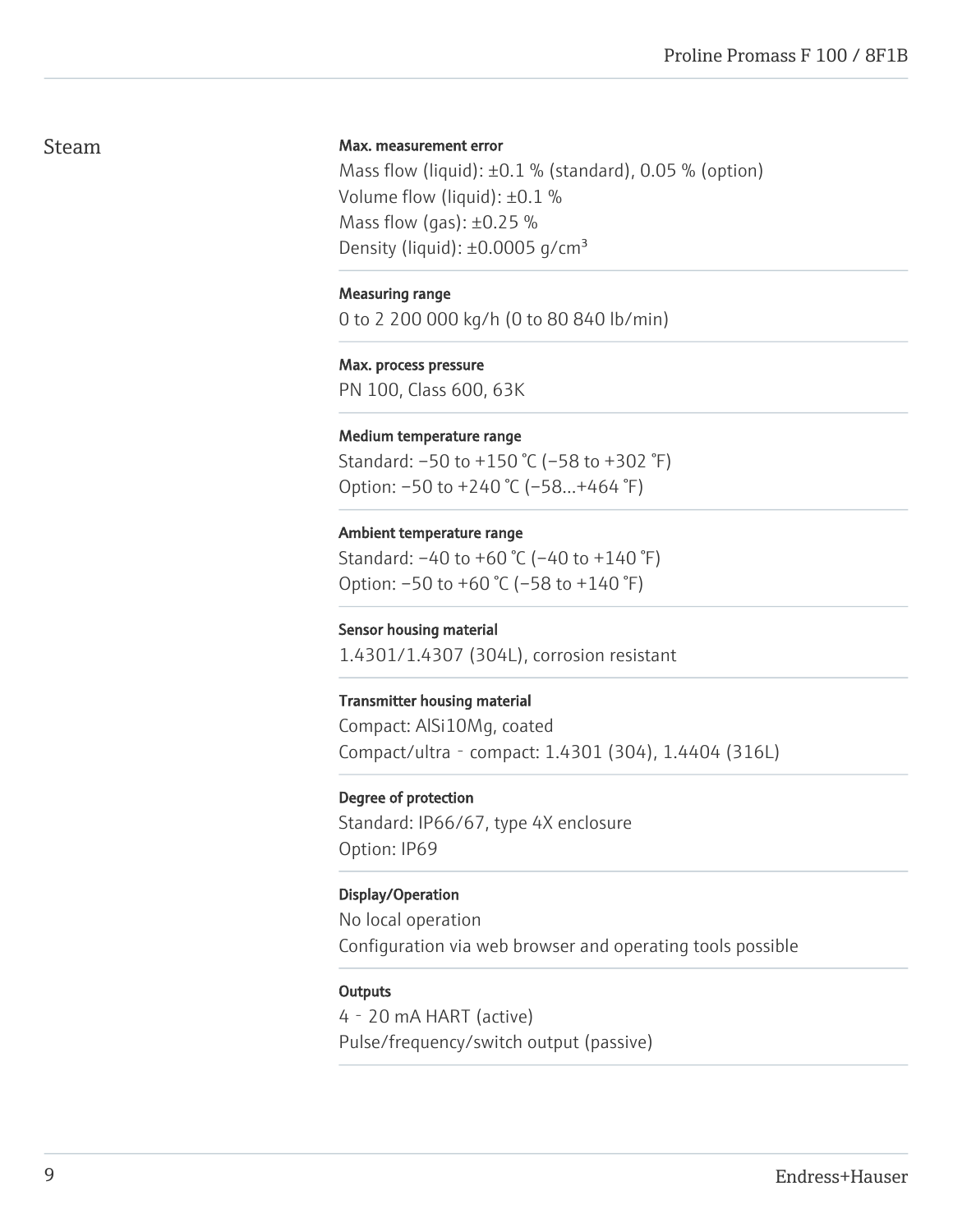### Steam

#### Inputs

None

#### Digital communication

HART, Modbus RS485, EtherNet/IP, PROFIBUS DP, PROFINET

#### Power supply DC 20 to 30 V

#### Hazardous area approvals

ATEX, IECEx, cCSAus, NEPSI, INMETRO, EAC

#### Product safety

CE, C-Tick, EAC marking

#### Metrological approvals and certificates

Calibration performed on accredited calibration facilities (acc. to ISO/IEC 17025)

Heartbeat Technology complies with the requirements for measurement traceability according to ISO 9001:2015 – Section 7.1.5.2 a (TÜV SÜD attestation)

#### Marine approvals and certificates

ABS (American Bureau of Shipping) BV (Bureau Veritas) LR (Lloyds Register) BV approval CCS approval

#### Pressure approvals and certificates

PED, CRN, AD 2000

#### Material certificates

3.1 material NACE MR0175/MR0103, PMI; welding test acc. to EN ISO, ASME, NORSOK

#### Hygienic approvals and certificates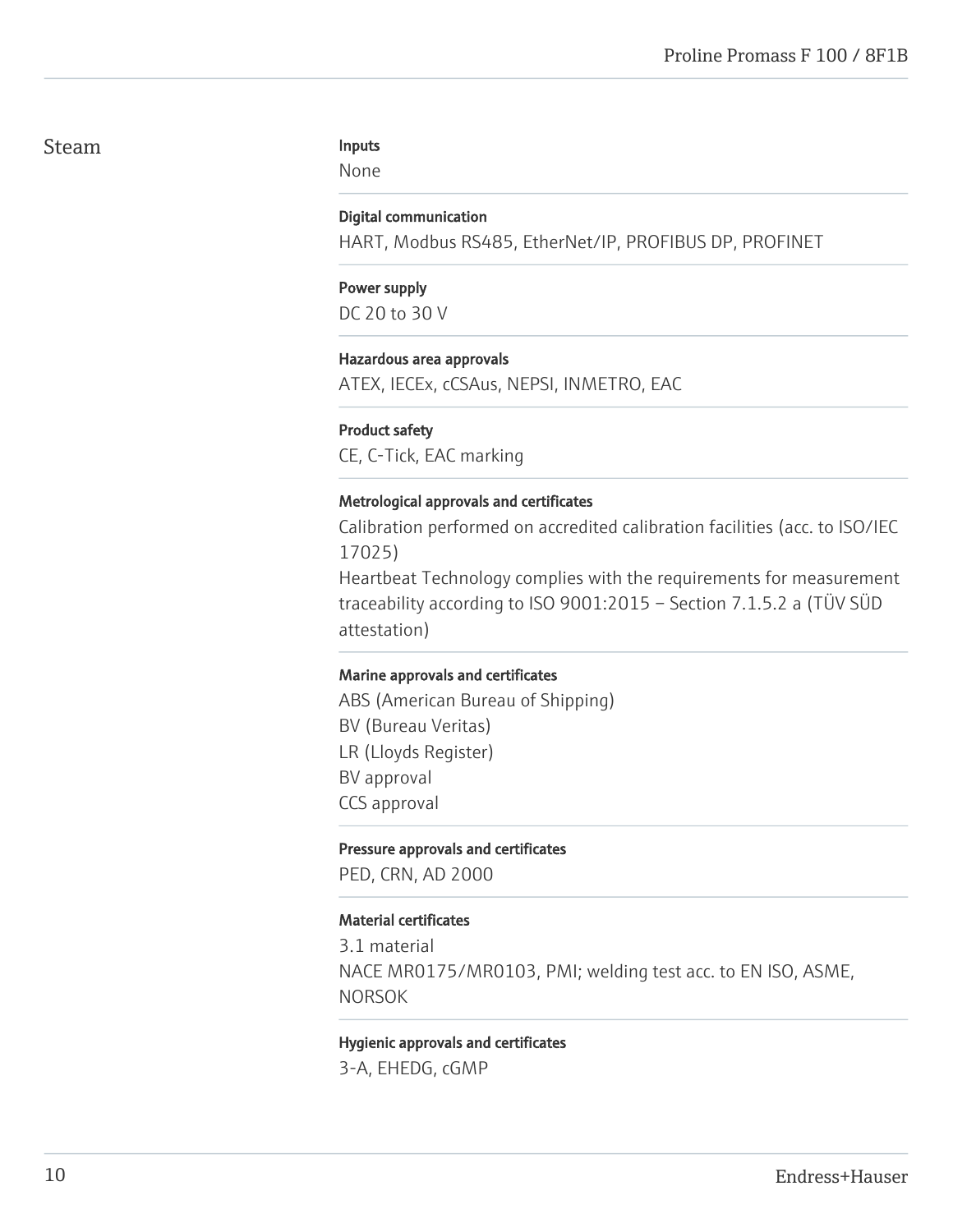### Steam

#### Gas The Contract of the AS 원리

Coriolis

#### Product headline

Flowmeter with premium accuracy, robustness and an ultra-compact transmitter.

Highest measurement performance for liquids and gases under varying, demanding process conditions.

#### Sensor features

Highest process safety – immune to fluctuating and harsh environments. Fewer process measuring points – multivariable measurement (flow, density, temperature). Space - saving installation – no in-/outlet run needs.

Mass flow: measurement error ±0.05 % (PremiumCal). Medium temperature up to +240 °C (+464 °F). Nominal diameter: DN 8 to 250  $\binom{3}{8}$  to  $10$ ").

#### Transmitter features

Space - saving transmitter – full functionality on the smallest footprint. Time - saving local operation without additional software and hardware – integrated web server. Integrated verification – Heartbeat Technology. Robust, ultra-compact transmitter housing. Highest degree of protection: IP69. Local display available.

#### Nominal diameter range

DN 8 to 250 ( $\frac{3}{8}$  to 10")

#### Wetted materials

Measuring tube: 1.4539 (904L); 1.4404 (316/316L); Alloy C22, 2.4602 (UNS N06022)

Connection: 1.4404 (316/316L); Alloy C22, 2.4602 (UNS N06022)

#### Measured variables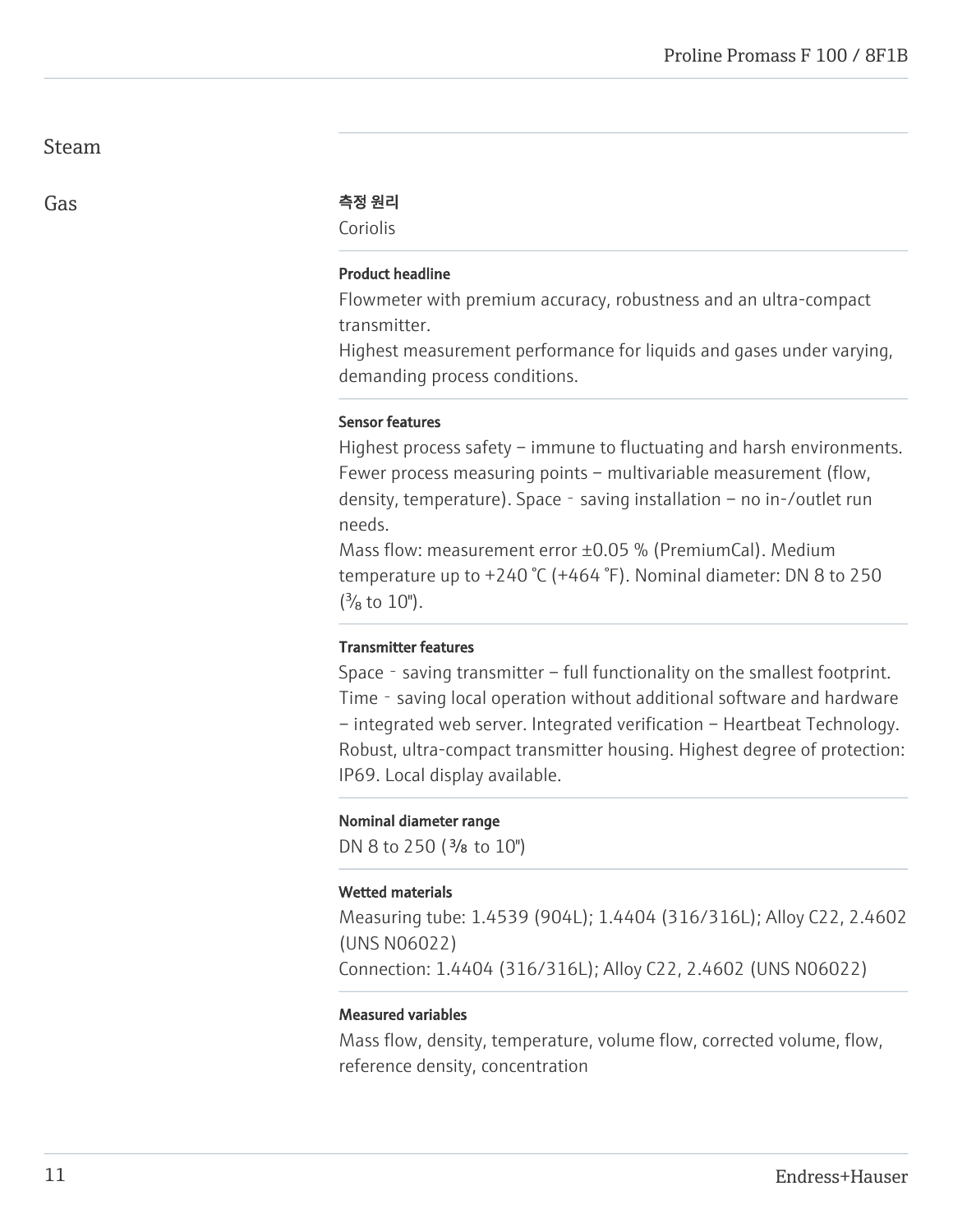#### Max. measurement error

Mass flow (liquid):  $\pm 0.1$  % (standard), 0.05 % (option) Volume flow (liquid): ±0.1 % Mass flow (gas):  $\pm 0.25$  % Density (liquid):  $\pm 0.0005$  g/cm<sup>3</sup>

#### Measuring range

0 to 2 200 000 kg/h (0 to 80 840 lb/min)

Max. process pressure PN 100, Class 600, 63K

#### Medium temperature range

Standard: –50 to +150 °C (–58 to +302 °F) Option: –50 to +240 °C (–58…+464 °F)

#### Ambient temperature range

Standard: –40 to +60 °C (–40 to +140 °F) Option: –50 to +60 °C (–58 to +140 °F)

#### Sensor housing material

1.4301/1.4307 (304L), corrosion resistant

#### Transmitter housing material

Compact: AlSi10Mg, coated Compact/ultra‐compact: 1.4301 (304), 1.4404 (316L)

#### Degree of protection

Standard: IP66/67, type 4X enclosure Option: IP69

#### Display/Operation

4‐line backlit display available (no local operation) Configuration via web browser and operating tools possible

#### **Outputs**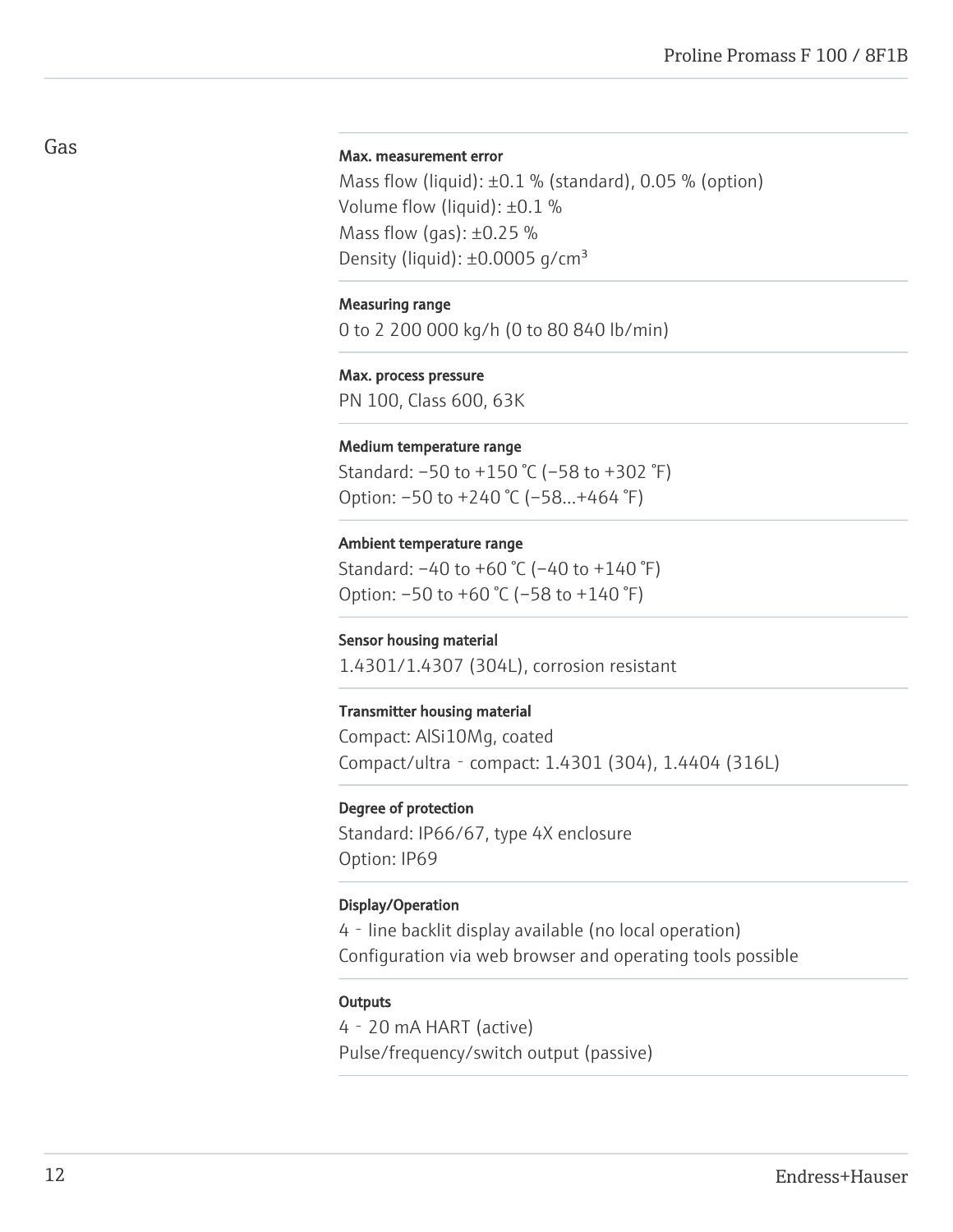#### Inputs

None

#### Digital communication

HART, Modbus RS485, EtherNet/IP, PROFIBUS DP, PROFINET

# Power supply

DC 20 to 30 V

#### Hazardous area approvals

ATEX, IECEx, cCSAus, NEPSI, INMETRO, EAC

#### Product safety

CE, C-Tick, EAC marking

#### Metrological approvals and certificates

Calibration performed on accredited calibration facilities (acc. to ISO/IEC 17025)

Heartbeat Technology complies with the requirements for measurement traceability according to ISO 9001:2015 – Section 7.1.5.2 a (TÜV SÜD attestation)

#### Marine approvals and certificates

ABS (American Bureau of Shipping) BV (Bureau Veritas) LR (Lloyds Register) BV approval CCS approval

#### Pressure approvals and certificates

PED, CRN, AD 2000

#### Material certificates

3.1 material NACE MR0175/MR0103, PMI; welding test acc. to EN ISO, ASME, NORSOK

#### Hygienic approvals and certificates